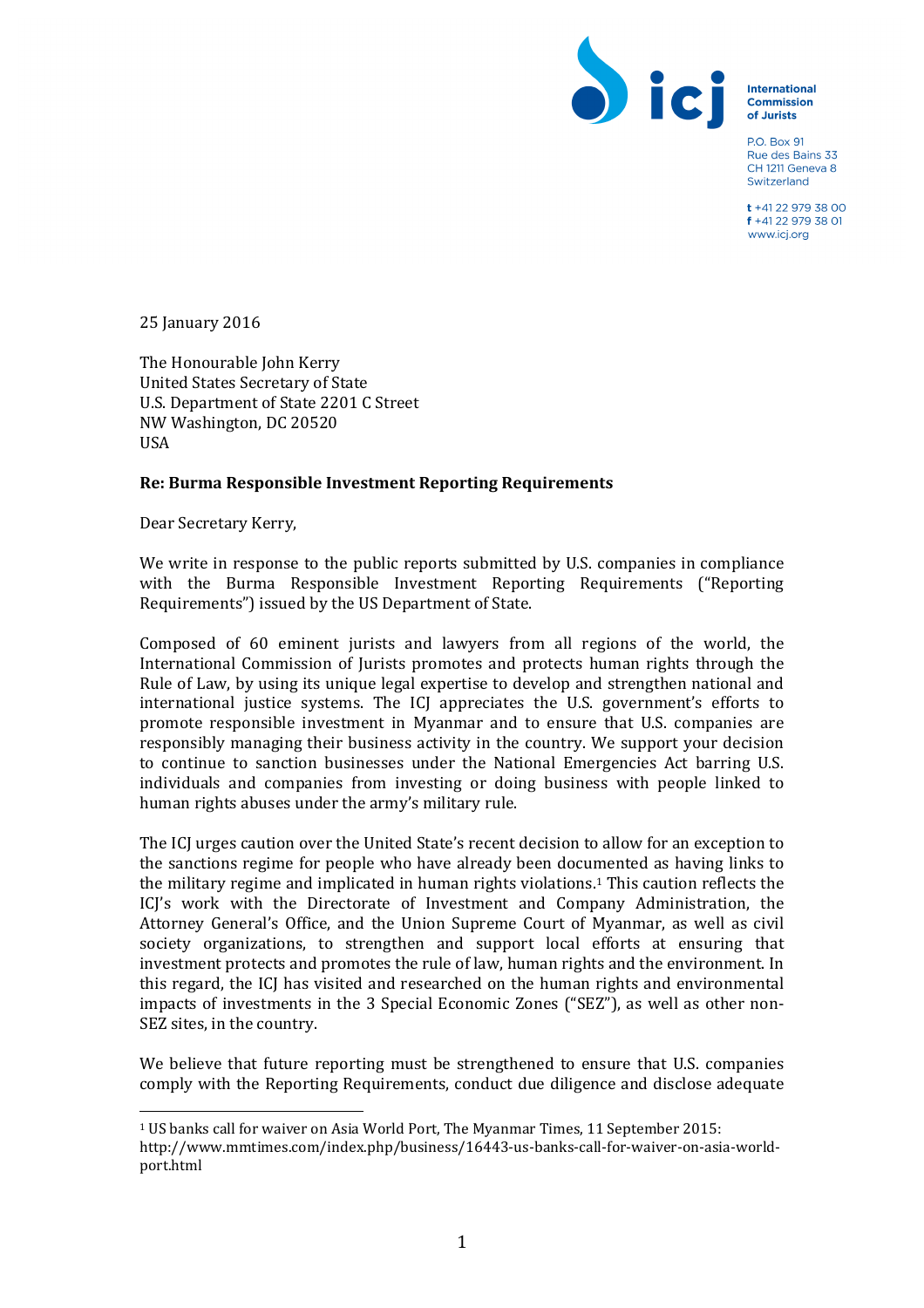information transparently about the impact of their business practices on human rights in Myanmar. This is especially crucial in light of significant reporting gaps in July 2013. Failure to strengthen the requirements will undermine the goal of the Reporting Requirement to be a tool for promoting investment that reinforces those political and economic reforms that are compliant with the rule of law and human rights and help to empower civil society.

#### **1. The need for more robust due diligence standards**

International investments can promote the realization of human rights and sustainable development if they are undertaken in a transparent and accountable manner. In Myanmar, where the country's huge development potential has led to expected economic growth by 8.5% last year and at a similar pace in  $2016$ <sup>2</sup> investment is not always responsible and human rights compliant. On the contrary, businesses have typically failed to adequately consult with affected local communities and have contributed to serious human rights abuses arising from land misappropriations, loss of livelihoods, serious environmental damage, and violent curtailments of freedom of expression and association.3

Abusive government practices and malfeasance, along with extremely weak accountability mechanisms, have led to serious human rights violations and abuses in Myanmar.4 Existing government policies, legislation, administration and enforcement do not effectively regulate business activity. For example, even though the government has the obligation under international law to uphold the rights of its people to informed participation in environmental decision-making, corporate officers and government officials continue to refuse to disclose environmental impact assessment results as they do not believe that working with affected communities is an obligation. Even inadequate existing law, such as the Land Acquisition Act (1894) that guarantees market value for land confiscated by the State, is not adhered to and often unimplemented in practice.

In such a regulatory environment, it is insufficient to rely solely on companies to voluntarily adopt responsible business practices. Against this backdrop of significant human rights risks, it is imperative that U.S. companies investing directly or indirectly in Myanmar undertake stronger due diligence measures to ensure that they do not deliberately or unwittingly contribute to human rights abuses.5 Without adequate due diligence and meaningful community consultations, businesses will inevitably subject themselves to often justified community opposition resulting in project delays, risk future litigation and financial losses, and suffer reputational damage.

The United Nations Guiding Principles on Business and Human Rights (UN Guiding Principles), unanimously endorsed by the UN Human Rights Council in 2012,

<sup>2</sup> The International Monetary Fund has reported that Myanmar's economic growth was "fueled by the strong growth momentum and expansionary macroeconomic policies" and that the "projected increase in fiscal deficit is expected to provide an expansionary stimulus and contribute to strong GDP growth" -

http://www.imf.org/external/pubs/ft/survey/so/2015/CAR091815A.htm

<sup>&</sup>lt;sup>3</sup> The ICJ has researched and written about how the lack of transparency around investment projects in Myanmar has led to serious human rights violations:

http://www.icj.org/investments-in-myanmar-silence-cannot-be-the-answer/ <sup>4</sup> Ibid.

<sup>5</sup> Vale Columbia Centre on Sustainable International Investment, 5 September 2013: http://ccsi.columbia.edu/files/2013/12/obama.pdf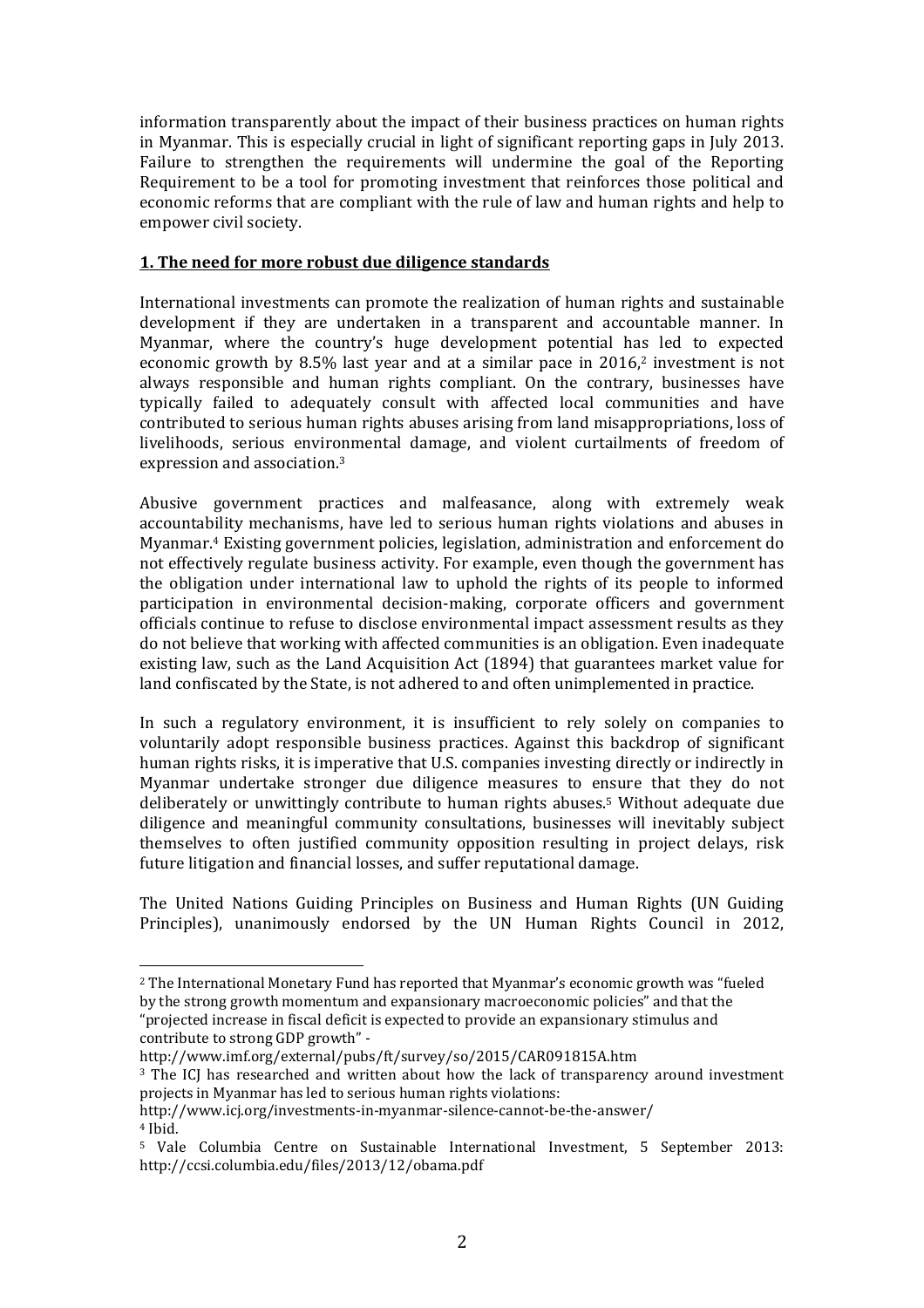underscore the duty of business enterprises to respect human rights, to avoid infringing on the human rights of others and to address adverse human rights impacts with which they are involved. The Guiding Principles set out that the obligation of States to take additional steps to protect against human rights abuses by business enterprises that are owned or controlled by the State, by requiring human rights due diligence.

The ICJ submits that strong due diligence processes can help protect the human rights of people in Myanmar, while ensuring that businesses can help to facilitate, rather than hinder the realization of human rights.

## **2. The need for human rights due diligence to include land rights and the environment.**

The Reporting Requirements currently only require U.S. investors to clarify their due diligence policies and procedures, but this must be amended to include the disclosure of information on due diligence policies and procedures as they relate to land rights.

The Vale Columbia Centre on Sustainable International Investment, in its comments to your Administration in 2013 on the Reporting Requirements, had stated that the current reporting question on property acquisition only asks about property acquired by the U.S. investor or the investor's subsidiaries, and that this "ignores major property acquisitions by other companies with which the U.S. investor has a substantial business relationship even when such acquisitions could have significant and negative impacts on land rights."6

The investment rush in Myanmar has intensified land confiscation and related social tensions, and given rise to acts of violence. Land grabbing linked to the development of infrastructure projects, the establishment of SEZs, agriculture concessions and extractive industries has left thousands vulnerable to forced evictions and expropriations without proper compensation.7 In the Dawei, Thilawa and Kyauk Phyu SEZs, ICJ's research on the ground has revealed tensions between local communities and investors over the lack of meaningful consultations, inadequate compensations, the toll of investment projects on livelihoods, land and the environment, and the lack of judicial accountability.8

Even where a U.S. investor may have 'legally' acquired land in Myanmar, its ownership often remains in dispute. Many of these lands were taken from farmers without due process, with little or no compensation and given to associates of the former junta. These properties have also been illegally transferred to private companies during the fifty years of military rule.9

The Guiding Principles on Business and Human Rights are applicable in this context, since they define business relationships "to include relationships with business partners, entities in its value chain, and any other non-State or State entity directly

<sup>6</sup> Vale Columbia Centre on Sustainable International Investment, 5 September 2013: http://ccsi.columbia.edu/files/2013/12/obama.pdf

<sup>7</sup> History to repeat itself in Burma's new Special Economic Zone, The Asian Correspondent, 20 April 2015: http://asiancorrespondent.com/2015/04/kyaukphyu-history-to-repeat-itself-inburmas-newest-special-economic-zone/ <sup>8</sup> Ibid

<sup>9</sup> The Centre for Strategic and Economic Studies: http://csis.org/publication/land-reformcritical-test-myanmars-government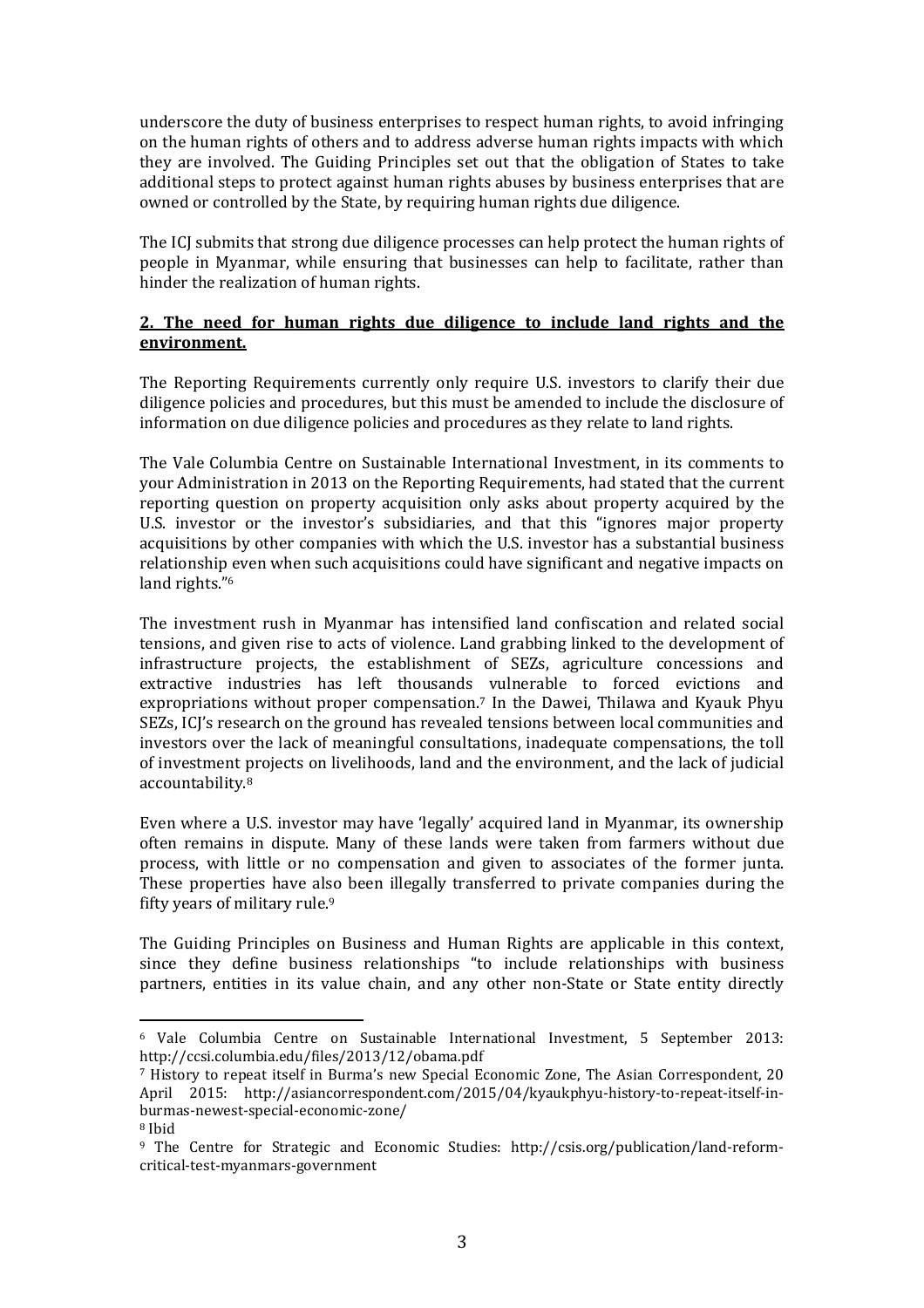linked to its business operations, products or services."10

According to Article 56 of Myanmar's recently passed Environmental Impact Assessment (EIA) Procedure, an EIA investigation shall consider "all biological, physical, social, economic, health, cultural and visual components of the study area, together with all pertinent legal matters relating to the environment, people and communities **(including land use, resources use, and ownership of and rights to land and other resources)** that may be affected by the Project during all Project phases."11

There is doubt whether, and how, the EIA Procedures would be implemented in Myanmar, where there is no overarching land or property law to govern ownership, use and transfer of immoveable property. Considering that one-third of Myanmar's 47 million rural residents are landless labourers,12 further land confiscations due to the sharp increase in foreign investment and development projects are a major cause for concern.

It is therefore vital for companies, especially those involved in the extractives, tourism, agriculture, industrial and manufacturing sectors, to disclose their due diligence policies and procedures relating to land rights as well.13 Where these policies are shown to be non-existent or deficient, prompt and effective remedial reform will be essential. Companies committed to international standards of responsible business have leverage to help ensure human rights compliant practice on land in Myanmar, where local authorities are less aware of such international standards.14

The ICJ believes that the U.S. government should encourage greater transparency under the current requirements on investors' due diligence on human rights, including land rights, the environment with a view to ensuring that effective due diligence procedures are in place.

## **3. The need for further information on "passive" investors**

Companies could avoid disclosing their investments and activities in Myanmar by incorporating in other jurisdictions.15 Some have raised the question of whether U.S. companies are registering in Singapore to skirt sanctions on Myanmar.16

For example, EarthRights International ("ERI") had reported in 2013 that Capital Bank

<sup>10</sup> The UN Guiding Principles on Business and Human Rights:

http://www.ohchr.org/Documents/Publications/GuidingPrinciplesBusinessHR\_EN.pdf

<sup>11</sup> Environmental Impact Assessment Procedure, The Government of the Republic of the Union of Myanmar, Ministry of Environmental Conservation and Forestry, Notification No. 616 / 2015, Nay Pyi Taw, the 3rd Waning Day of Nadaw, 1377 M.E. (29 December, 2015)

<sup>12</sup> Land reform a critical test for Myanmar's government: http://csis.org/publication/landreform-critical-test-myanmars-government

<sup>13</sup> Myanmar Centre for Responsible Business, New reports under the State Department's Burma Reporting Requirements underline the importance of thorough due diligence:

http://www.myanmar-responsiblebusiness.org/news/importance-of-thorough-duediligence.html

<sup>14</sup> Ibid

<sup>15</sup> Investments in Burma: Silence cannot be the answer: http://www.icj.org/investments-inmyanmar-silence-cannot-be-the-answer/

<sup>16</sup> US Companies skirting Myanmar sanctions fuel record investment:

http://www.bloomberg.com/news/articles/2014-11-17/u-s-companies-skirting-myanmarsanctions-fuel-record-investment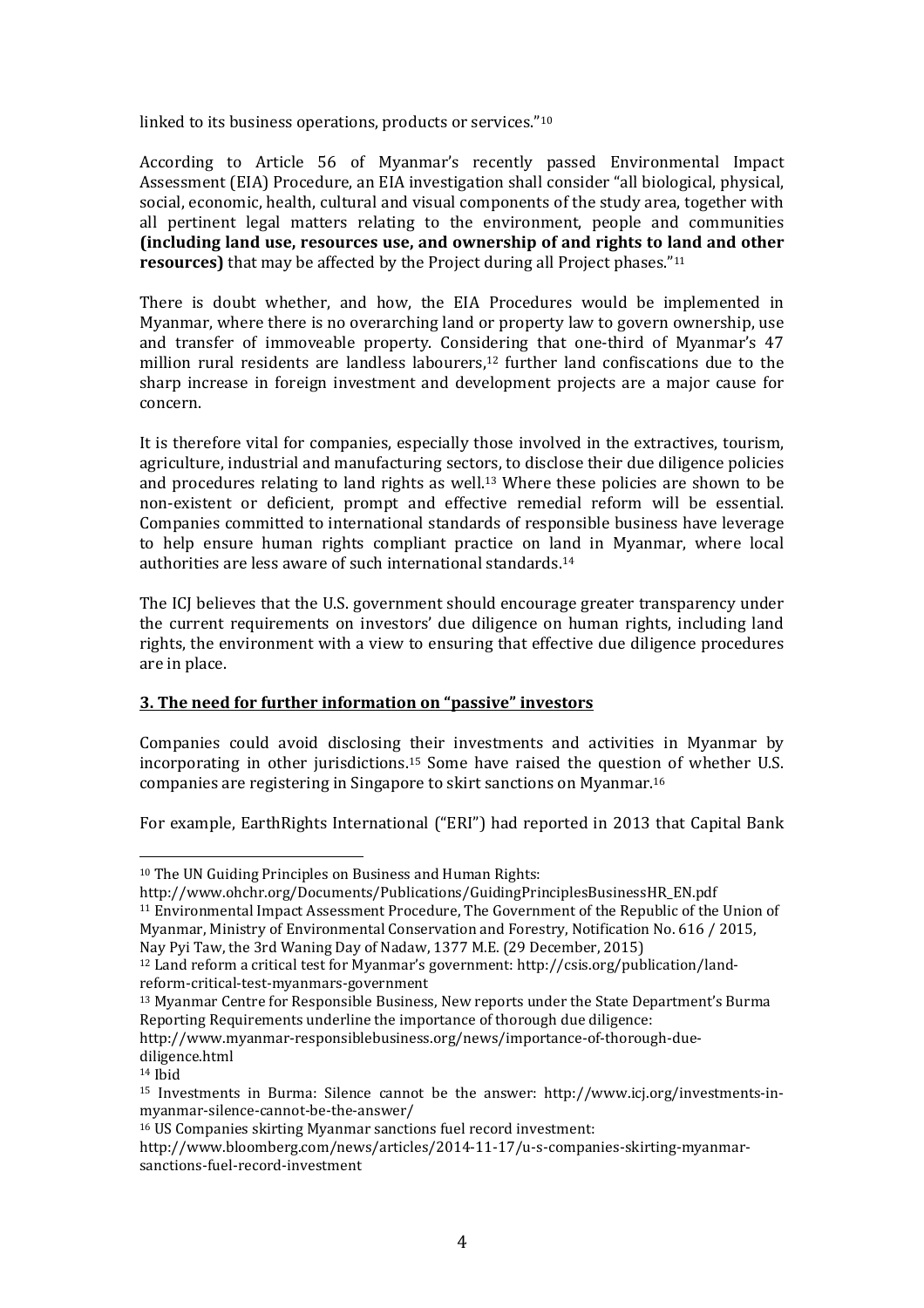and Trust Company and Capital International Inc. had submitted reports17 disclosing that they had "undertaken no due diligence whatsoever in their passive investment in Yoma Strategic Holdings Ltd – a Singapore registered company owned by a Myanmar national with significant operations in plantation agriculture and real estate."18 ERI states that the plantation agriculture sector in which Yoma operates presents high human rights risks: land grabs, labour abuses and environmental destruction have been widely documented.19

The ICJ submits that further transparency on these "passive" investments would greatly help the U.S. government and civil society organizations to properly understand the measures companies have taken to ensure their business practices are human rights compliant.

# **4. Conclusion**

Myanmar's historic transition process is significantly influenced by economic development in the country. In order for business activity to help protect and promote human rights for people in Myanmar, it is essential to demand more robust due diligence standards, including human rights and environmental standards, greater clarity on investors' due diligence on land rights, as well as increased transparency on "passive" investments.

The U.S. Treasury Department's list of individuals and businesses banned from having financial or business links to the U.S. must be urgently revised to provide updated and clear information to help potential investors entering Myanmar avoid commercial ventures with those involved in human rights abuses and corruption.

Thank you very much for your consideration of our submission. We hope that the Reporting Requirements will be significantly strengthened with these suggestions in mind. Your continued engagement on such critical issues in Myanmar can help ensure quality reporting from U.S. investors and responsible business practices that promote and protect human rights for the people of Myanmar. Should you have any questions, please do not hesitate to contact us.

Sincerely,

Sam Zarifi

Regional Director, Asia-Pacific Office International Commission of Jurists 10/1 Soi Aree 2

<sup>&</sup>lt;sup>17</sup> The Business & Human Rights Resource Centre has stated that these reports fail to meet basic standards for full and accurate disclosure: http://business-

humanrights.org/sites/default/files/media/uscb-letter-to-capital-burma-reporting.pdf <sup>18</sup> EarthRights International, First US companies release reports on investments in Myanmar: http://www.earthrights.org/media/first-us-companies-release-reports-investments-myanmar <sup>19</sup> Ibid.